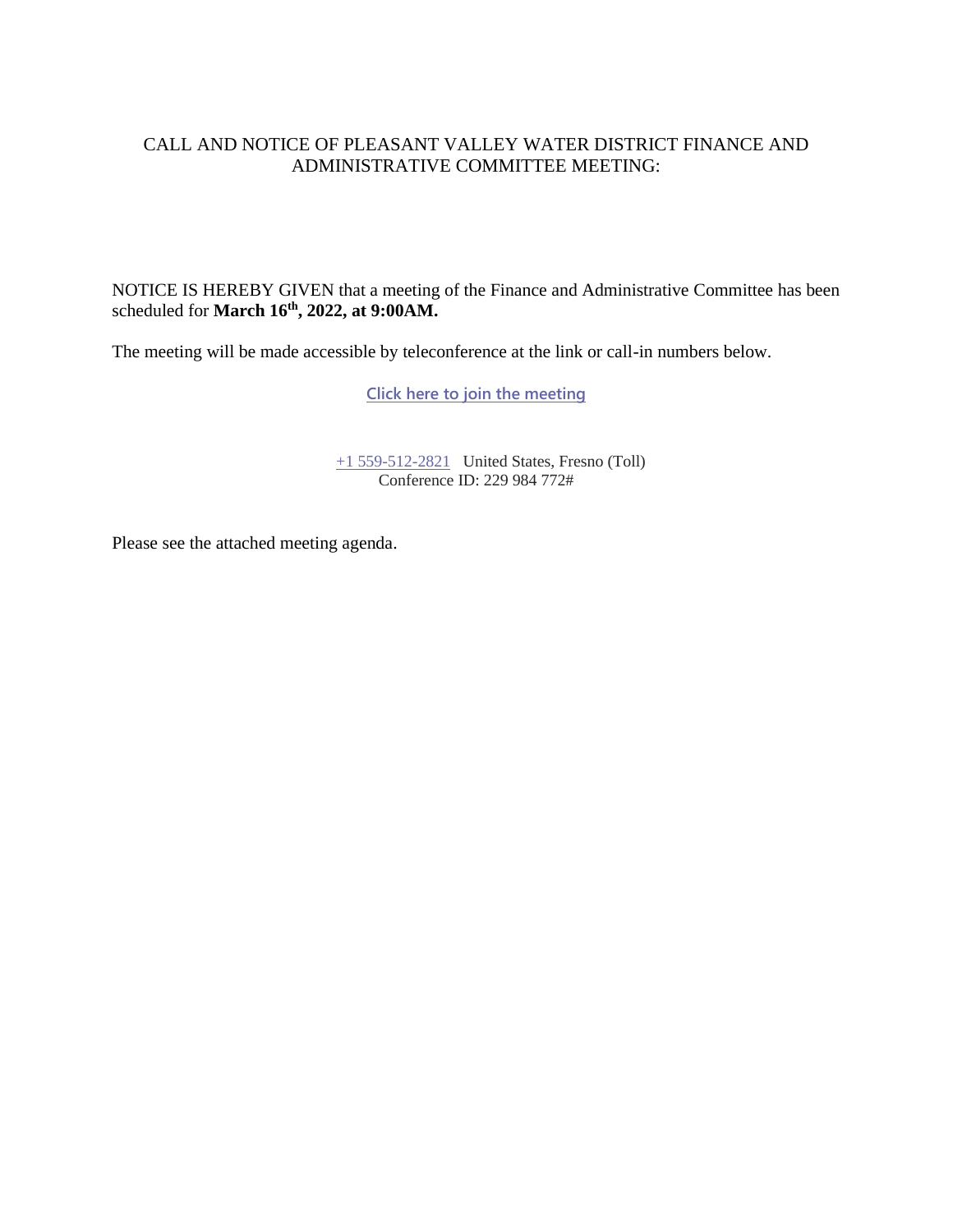

## MEETING OF THE PVWD/PVGSA FINANCE AND ADMINSTRATIVE COMMITTEE

### **Made accessible by teleconference at the link or call-in numbers:**

**[Click here to join the meeting](https://teams.microsoft.com/l/meetup-join/19%3ameeting_ZGY3YzE1YTktODJiMi00YzZkLWFjM2YtYjZkOTI3YTY3MzIy%40thread.v2/0?context=%7b%22Tid%22%3a%22a6cf659f-2360-4ff9-9e8d-045f48434ada%22%2c%22Oid%22%3a%225aeb912a-1b48-4d0b-94f5-be7893f4a09c%22%7d)**

[+1 559-512-2821](tel:+15595122821,,85232084# ) United States, Fresno (Toll) Conference ID: 229 984 772#

# **March 16th , 2022, at 9:00AM**

### 1. CORRESPONDENCE.

2. MINUTES. The Committee may review and approve minutes from February's Finance and Administrative Committee meeting.

3. PVWD FINANCIAL MATTERS. The Committee may review and recommend the following for PVWD Board approval.

- Ratify checks written from February  $22<sup>nd</sup>$ ,  $2022$ , through March  $15<sup>th</sup>$ ,  $2022$
- $\bullet$  July 1<sup>st</sup>, 2021, through February 28<sup>th</sup>, 2022, Budget to Actual
- February  $28<sup>th</sup>$ , 2022, Balance Sheet

4. PVGSA FINANCIAL MATTERS. The Committee may review and recommend the following for PVWD Board approval.

- Ratify checks written from February  $22<sup>nd</sup>$ , 2022, through March  $15<sup>th</sup>$ , 2022
- July 1<sup>st</sup>, 2021, through February 28<sup>th</sup>, 2022, Budget to Actual
- February  $28<sup>th</sup>$ , 2022, Balance Sheet

5. ADMINISTRATIVE. The Committee may discuss the following with regard to administrative duties.

- Personnel Transition Erin Kizer
- Credit Card Application
	- a. Signers
	- b. Explore additional banking options

6. POLICY MATTERS – The Committee may review and possibly approve draft water policies for recommendation to PVGSA/PVWD Board.

- Metering Policy
	- a. Calibration of meters
- Proposed Extraction Fees, Registration Fees, and 218 Hearing
	- a. Justification Memo and Notice